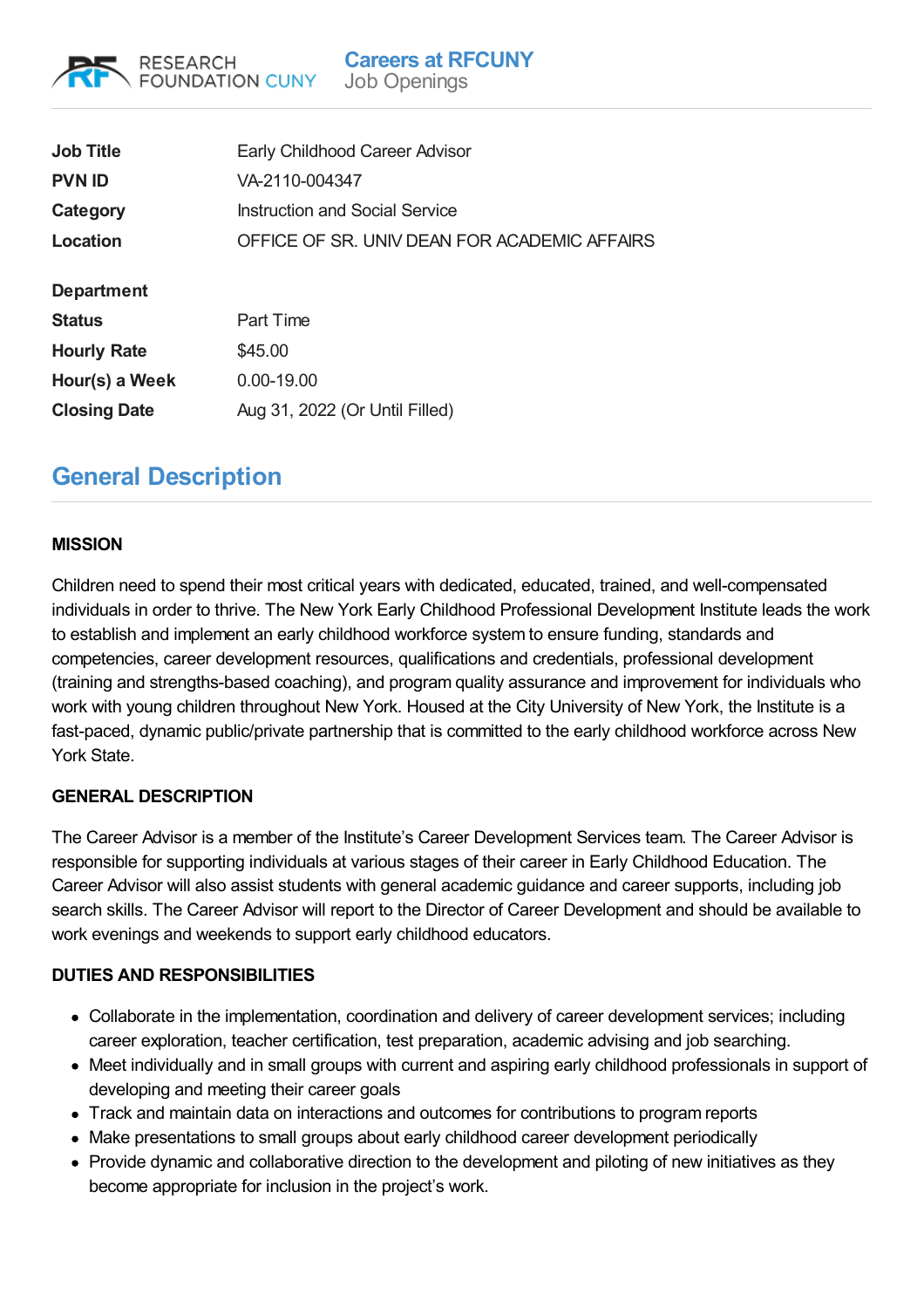## **Other Duties**

- Attend staff meetings and trainings as required.
- Perform special projects and other duties as assigned.

# **Qualifications**

#### **Minimum Qualifications**

- Master's degree in Early Childhood Education or a relevant field of study
- 3+ years of experience helping professionals build teaching careers through mentoring, training, staff development, coaching, career counseling, etc.
- Strong familiarity with the structure and dynamics of Higher Education and the NYS teacher certification process
- Exceptional interpersonal skills
- Ability to multi-task
- Demonstrated ability to work with underserved populations and people of all ages
- Ability to develop and sustain successful collaborative partnerships
- Excellent oral and written communication skills
- Availability during evening and weekend hours

## **Preferred Qualifications**

Bi-lingual Spanish speaker

#### **Physical Requirements**

- Due to the COVID-19 pandemic, this position currently is a remote (work-from-home) position. This role routinely uses standard office equipment such as personal computers, laptops, tablets, smart phone, photocopiers, filing cabinets and other presentation materials. Reasonable accommodations will be made for employees with disabilities or other needs per RFCUNY policies.
- While performing these duties, the employee is required to occasionally perform physical activities such as, but not limited to, lifting items (up to 30 pounds), bending, reaching, sitting for prolonged periods of time.

## **How to Apply**

Provide a resume and cover letter specifying your qualifications, experience, and interest relevant to this position.

## **EEO Info**